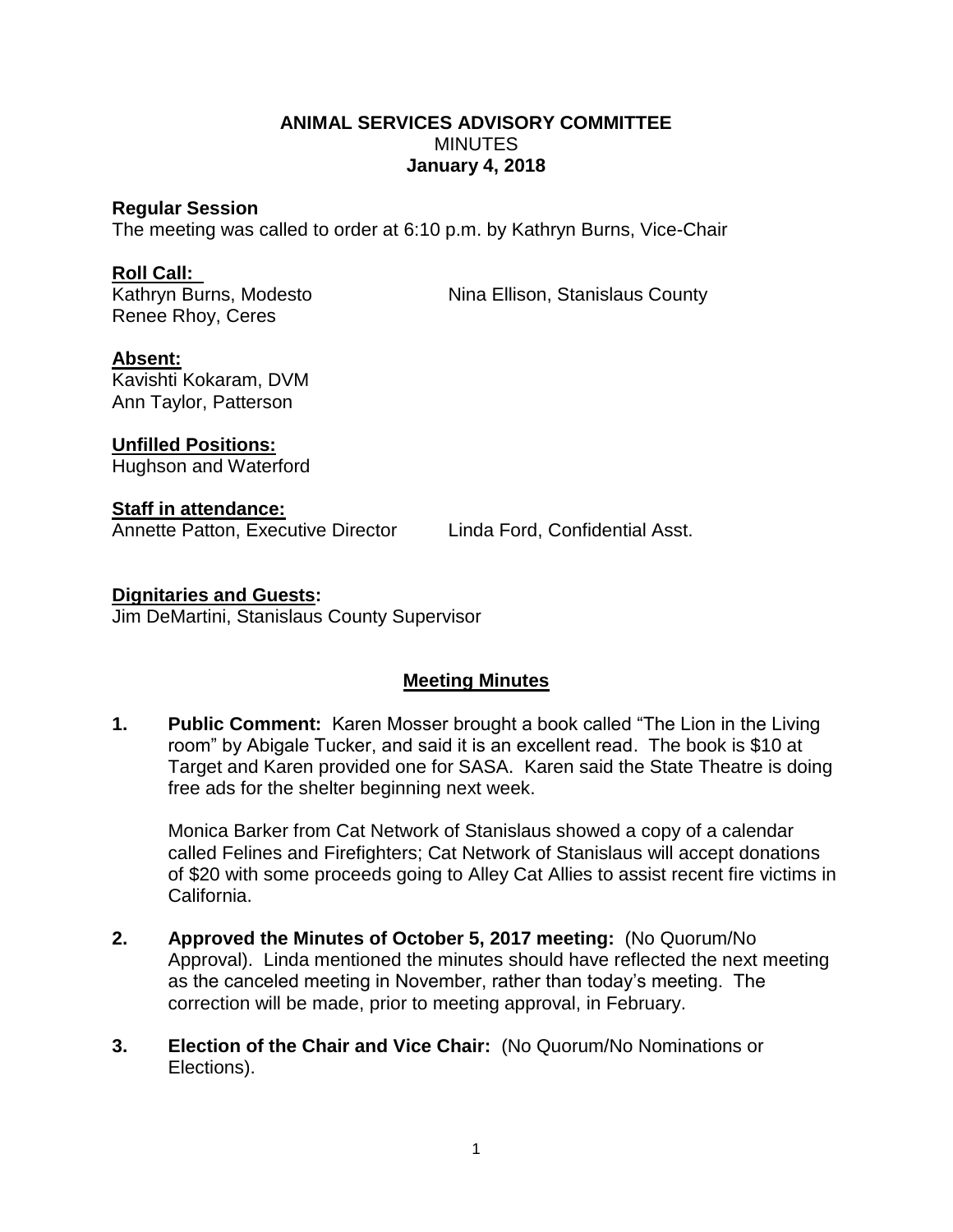- **4. Appointed Members to the Education Sub-Committee:** (No Quorum/No Appointments).
- **5. Director's Report:** Annette shared information on a new Owner Surrender Prevention program. The program, which is in the pilot stages, is being spearheaded by Monica Barker and Augusta Farley. The program is designed to keep dogs at home with their owners. Assistance can be in the form of fencing, housing, and veterinary assistance, to name a few. There is hope the program will roll out soon. An application will be submitted to Stanislaus State to get a master's student to work this program with a mentor. Ann Taylor has volunteered to be the mentor.

The news media here today, due to the recent dog attack in our area. Local businesses were very cooperative during the investigation. The adult dogs were aggressive, one having to be chemically captured. All were mixed breed dogs, running in a pack, with a pack mentality.

Marketing, State Theatre will be running ads for Animal Services, at no charge. In December, staff with dogs, spent a number of days at Vintage Fair Mall, and took pictures with Santa.

The Annual Report was presented a number of times, City Council meetings, the Board of Supervisor's meeting, Rotary and a number of MAC meetings. The last MAC meeting will be held in late February at the Salida Library. The statistics, for fiscal 2016/2017 are very impressive and they are trending better this year. Thank you to those that came out to see the presentation.

A sign of the times is increased security. We value the security of employees and our volunteers, rescue, fosters and community. In the future you will see some changes, including a badge/check in system for people spending time in the facility.

Animal Services is busier than ever. There were 22 adoptions just Tuesday morning. There are new signs and procedures in place. We have a Pay it Forward program, and will have additional signage for that soon. Pay it Forward is paying for the next adoption or a list can be offered or SASA will choose.

We will continue to keep our community safe by not placing aggressive or bite dogs back out in the community. Even then, our statistics are still excellent.

An upcoming Strategic Planning Session will drive our budget this year. There is hope for more staff due to the amount of work that is processed throughout the facility. We look forward to continued positive results with all programs. We cannot continue with current staffing levels with the increase in business. Increases have been witnessed in licensing, adoptions, rescue, clinics, phones,